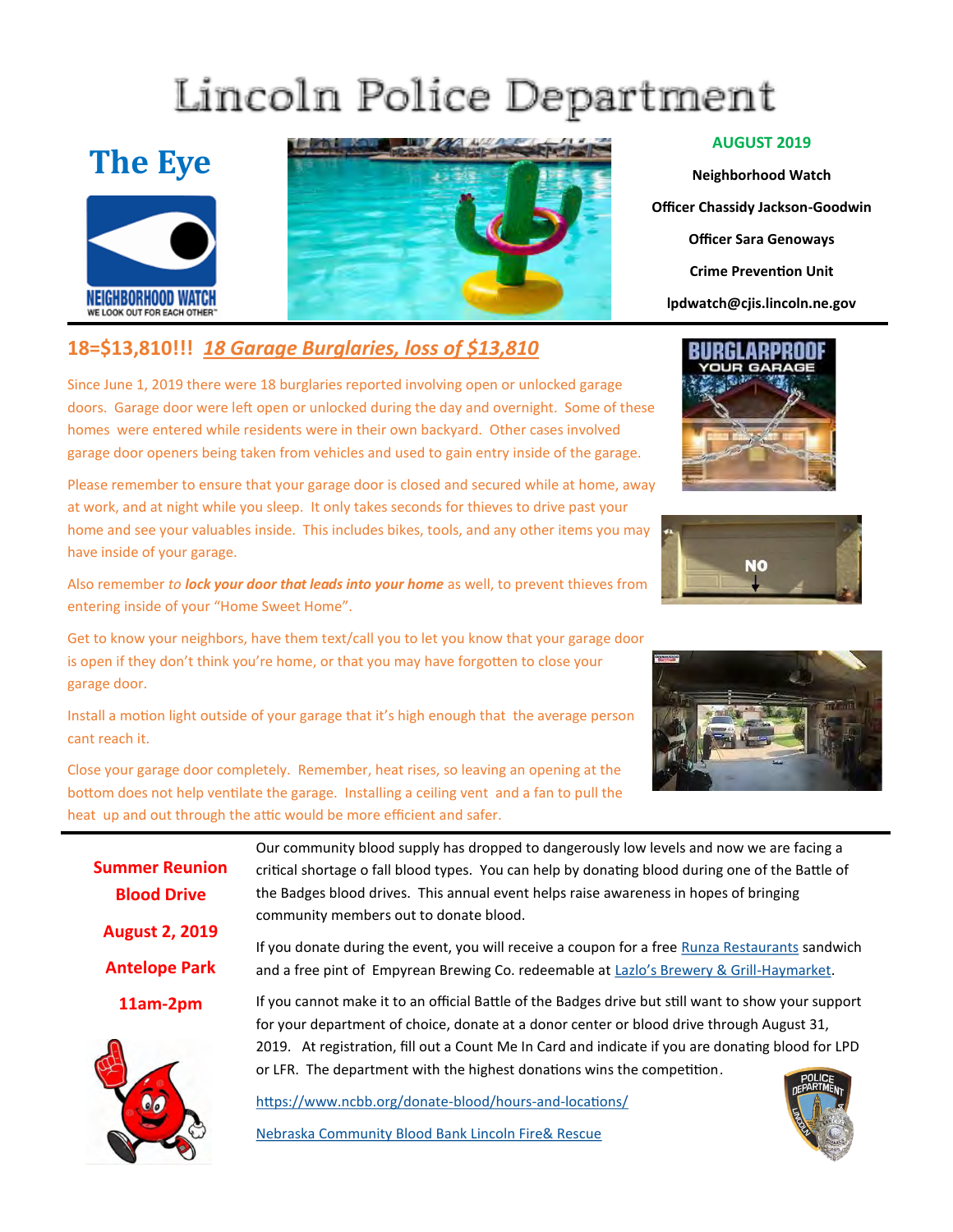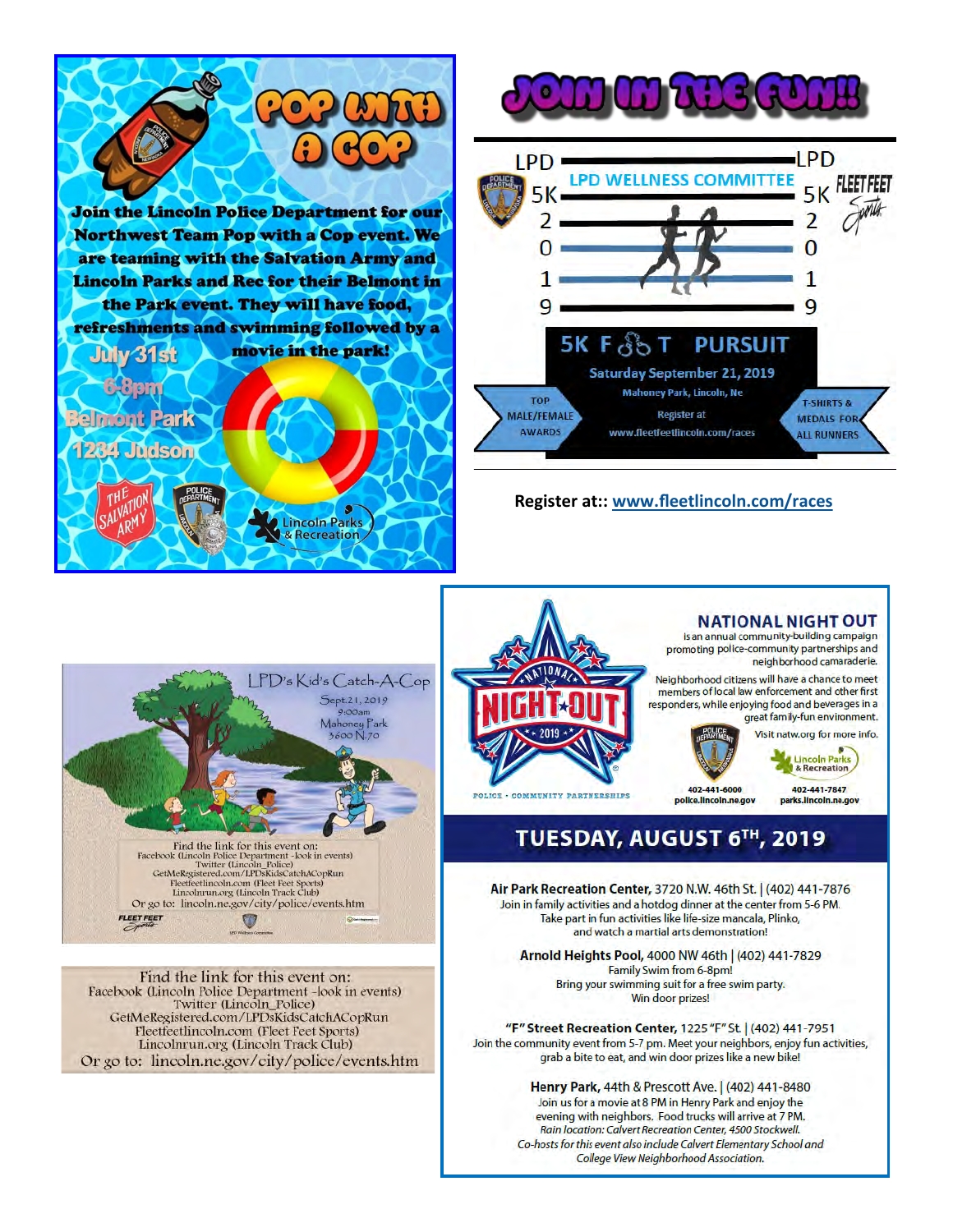

#### **HUSKER FOOTBALL SEASON IS HERE!**

**HERE ARE SOME MUNICIPAL ORDINANCES AND SAFETY TIPS TO HELP YOU ENJOY YOUR FOOTBALL CELEBRATIONS!**



#### 9.48.020 Furnishing False Identification.

It shall be unlawful for any [person t](http://online.encodeplus.com/regs/lincoln-ne/doc-view.aspx?pn=0&ajax=0&secid=8827)o lend a motor vehicle operator's license, birth certificate, selective service registration card, or other identification document, to any [minor f](http://online.encodeplus.com/regs/lincoln-ne/doc-view.aspx?pn=0&ajax=0&secid=8825)or the use of such minor in obtaining or attempting to obtain [alcoholic liquor.](http://online.encodeplus.com/regs/lincoln-ne/doc-view.aspx?pn=0&ajax=0&secid=8823)

#### **9.48.050 Consuming Alcoholic Liquor on Public Property; Prohibited.**

It shall be unlawful for any [person](http://online.encodeplus.com/regs/lincoln-ne/doc-view.aspx?pn=0&ajax=0&secid=8827) to consume alcoholic [liquor i](http://online.encodeplus.com/regs/lincoln-ne/doc-view.aspx?pn=0&ajax=0&secid=8823)n or on the public streets, alleys, parking areas, roads or highways within the city, or upon property within the city owned by the state or any political subdivision thereof, unless authorized by the governing body having jurisdiction over such property and by the provisions of a license issued by the Nebraska Liquor Control Commission.

1. Any person violating this section shall be guilty of a misdemeanor and upon conviction thereof:

- 2. For a first offense, shall be fined no more than \$500.00; and
- 3. For a second or subsequent conviction, shall be fined no more than \$500.00, sentenced to jail for not more than six months, or both.

#### **9.20.040 Inmate of Disorderly House**

It shall be unlawful for any person to be an inmate of or visit or frequent any disorderly house as declared in Section [9.20.030](http://online.encodeplus.com/regs/lincoln-ne/doc-viewer.aspx?ajax=0&tocid=001.009.005.003) with knowledge of, and participation in, the illegal activities occurring therein

#### **9.48.030 Minors; Misrepresenting Age**

No [minor s](http://online.encodeplus.com/regs/lincoln-ne/doc-view.aspx?pn=0&ajax=0&secid=8825)hall, within the city, obtain or attempt to obtain any [alcoholic liquor b](http://online.encodeplus.com/regs/lincoln-ne/doc-view.aspx?pn=0&ajax=0&secid=8823)y misrepresentation of age, or by any other method, in any [premises w](http://online.encodeplus.com/regs/lincoln-ne/doc-view.aspx?pn=0&ajax=0&secid=8828)here alcoholic liquor is sold.

No minor shall, within the city, by misrepresentation of age, enter or attempt to enter any premises where alcoholic liquor is sold.

#### **9.48.070 Consumption Inside Vehicles; Prohibited**

It shall be unlawful for any [person](http://online.encodeplus.com/regs/lincoln-ne/doc-view.aspx?pn=0&ajax=0&secid=8827) to consume alcoholic [liquors i](http://online.encodeplus.com/regs/lincoln-ne/doc-view.aspx?pn=0&ajax=0&secid=8823)nside vehicles while upon the public streets, alleys, parking areas, roads, or highways.

Any person violating this section shall be guilty of an infraction and upon conviction thereof shall be punished by a fine not to exceed \$100.00

#### **9.20.030 Disorderly House; Maintaining**

The term "disorderly house" as used in this chapter shall be deemed to be any room, house, building, structure, or premises, where unlawful or illegal acts are being committed. It shall be unlawful for the owner, lessee, resident, manager, or proprietor of any room, house, building, structure, or premises to knowingly collect or permit to be collected therein persons who are engaging in any unlawful act, or to knowingly make, cause, permit, or suffer to be made therein any loud or improper noise to the annoyance or disturbance of any person or neighborhood.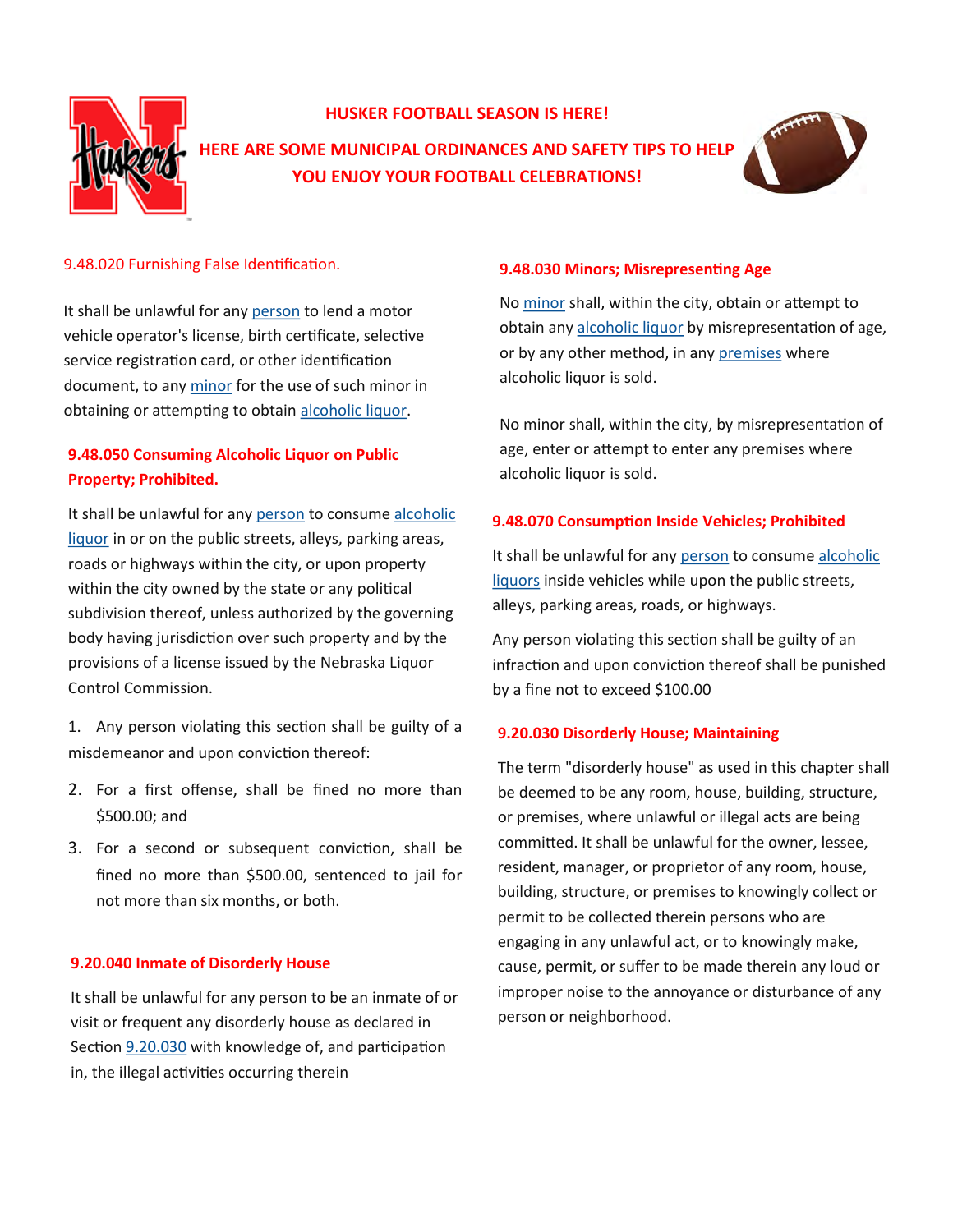#### **9.20.050 Disturbing the Peace**

1. It shall be unlawful for any person to intentionally or knowingly disturb the peace and quiet of any person, family, or neighborhood, or any public assembly, or assembly of persons for religious worship. The offense of disturbing the peace shall include, but shall not necessarily be limited to, the following:

- 2. Engaging in fighting;
- 3. Exhibiting threatening or violent conduct directed towards another person;
- 4. Using abusive, threatening, or other fighting language or gestures directed towards another person or persons; or
- 5. Picketing or demonstrating on a public way within 150 feet of any primary or secondary school building while the school is in session and during the one-half hour before the school is in session and during the one-half hour after the school session has been concluded.

6. Any person who shall violate this section shall be deemed guilty of a misdemeanor and upon conviction thereof shall be punished by imprisonment in the county jail for a period not to exceed three months, or by a fine of not less than \$150.00 nor more than \$500.00, recoverable with costs, or both such fine and imprisonment.

#### **9.20.060 Failure to Disperse**

1. Whenever a police officer has probable cause to believe that a person or persons are creating a disturbance of the peace and quiet of any person or neighborhood, such police officer may order said person or persons not residing on the premises to disperse for the purpose of abating the said disturbance.

It shall be unlawful for any person to refuse to comply with a lawful order to disperse given by a police officer in the performance of the officer's duties under this section.

#### **9.16.210 Urinating or Defecating in Public; Prohibited.**

It shall be unlawful for any person to urinate or defecate on a public street, alley, or any other property, public or private, open to or visible to the public.



Lincoln Police Department have been conducting specialized traffic enforcement from which will last from August 16, 2019 until Sept 2, 2019 to coincide with the nationwide "You Drink & Drive You Lose" campaign. Increased enforcement for the project is funded by the Nebraska Office of Highway Safety. There will be extra officers conducting traffic enforcement to deter impaired driving. There will be a zero tolerance approach to drivers under the influence of alcohol and/or drugs,.

In 2018 LPD officers investigated 7,260 traffic accidents. 1,952 resulted in injury, with 9 involving deaths. 996 drivers were arrested for driving under the influence.





**Drink responsibly, find alternate transportation, use a designated driver.**